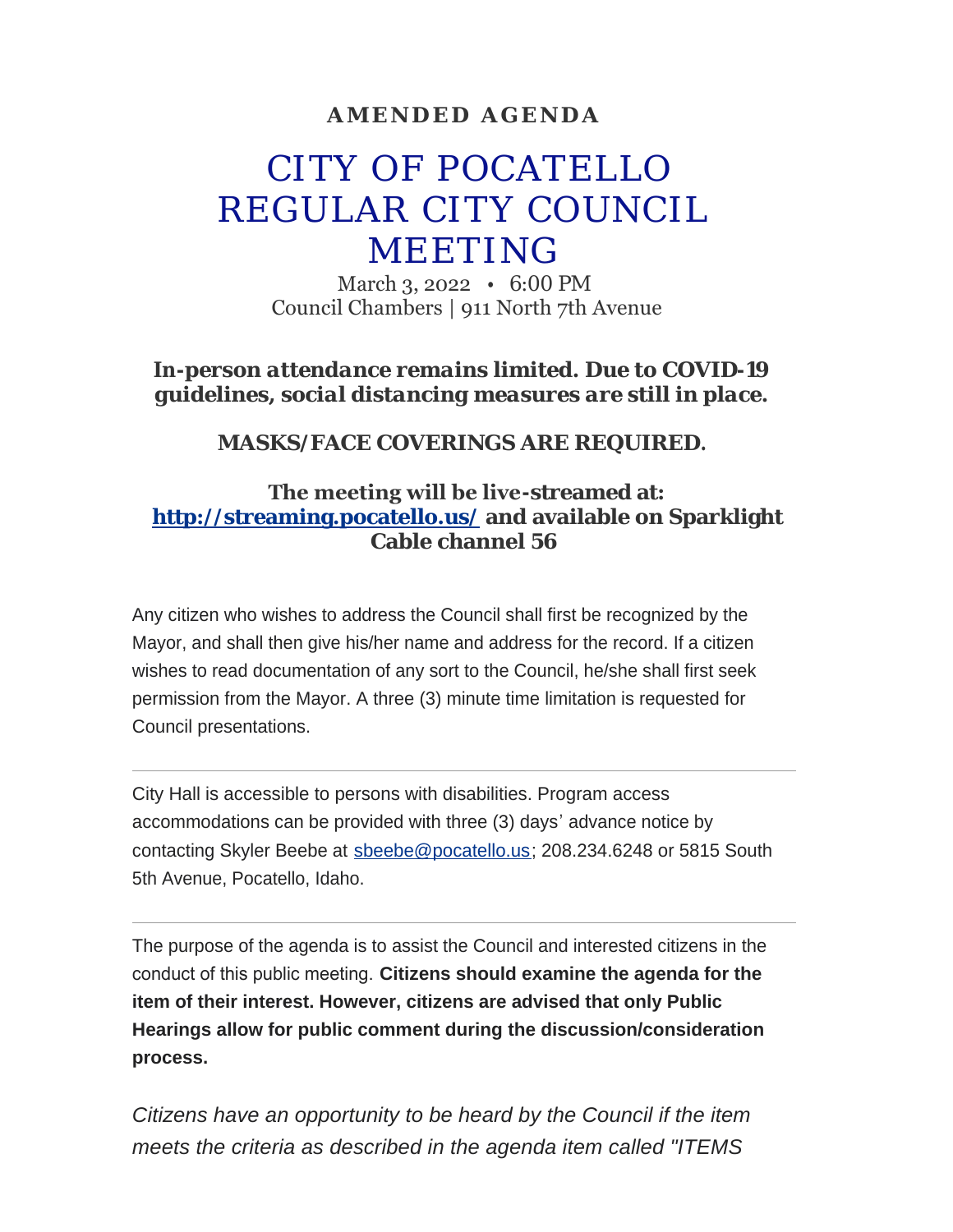# *FROM THE AUDIENCE." You must sign in at the start of the meeting to be recognized.*

RECESS: In the event the meeting is still in progress at 7:30 p.m., the Mayor may call a ten-minute recess to allow Council members and participants a brief rest period.

# **ROLL CALL AND PLEDGE OF ALLEGIANCE 1.**

## **INVOCATION 2.**

The invocation will be offered by Pastor Starr Reardon, representing the First Congregational United Church of Christ.

# **CONSENT AGENDA 3.**

The following business items may be approved by one motion and a vote. If any one member of the Council so desires, any matter listed can be moved to a separate agenda item. **(ACTION ITEM)**

(a) MINUTES: Council may wish to waive the oral reading of the minutes and approve the minutes from the following meetings: Clarification and Regular Council Meetings of February 3, 2022.

(b) COMMUNITY DEVELOPMENT BLOCK GRANT ADVISORY COMMITTEE APPOINTMENT: Council may wish to confirm the Mayor's appointments of Kaitlin Blincoe and Doyle Livingston to serve as a members of the CDBG Advisory Committee replacing Brenda Pollard and Stephanie Heaton whose terms expired. All terms will begin March 4, 2022 and will expire January 1, 2024.

(c) CHILD CARE ADVISORY COMMITTEE APPOINTMENT: Council may wish to confirm the Mayor's appointment of Elizabeth Merkley to serve as a member of the Child Care Advisory Committee, replacing Heather Kemp whose term expired. Elizabeth's term will begin March 4, 2022 and will expire March 4, 2026.

(d) COUNCIL DECISION – SOUTH CLIFFS INDUSTRIAL PARK FINAL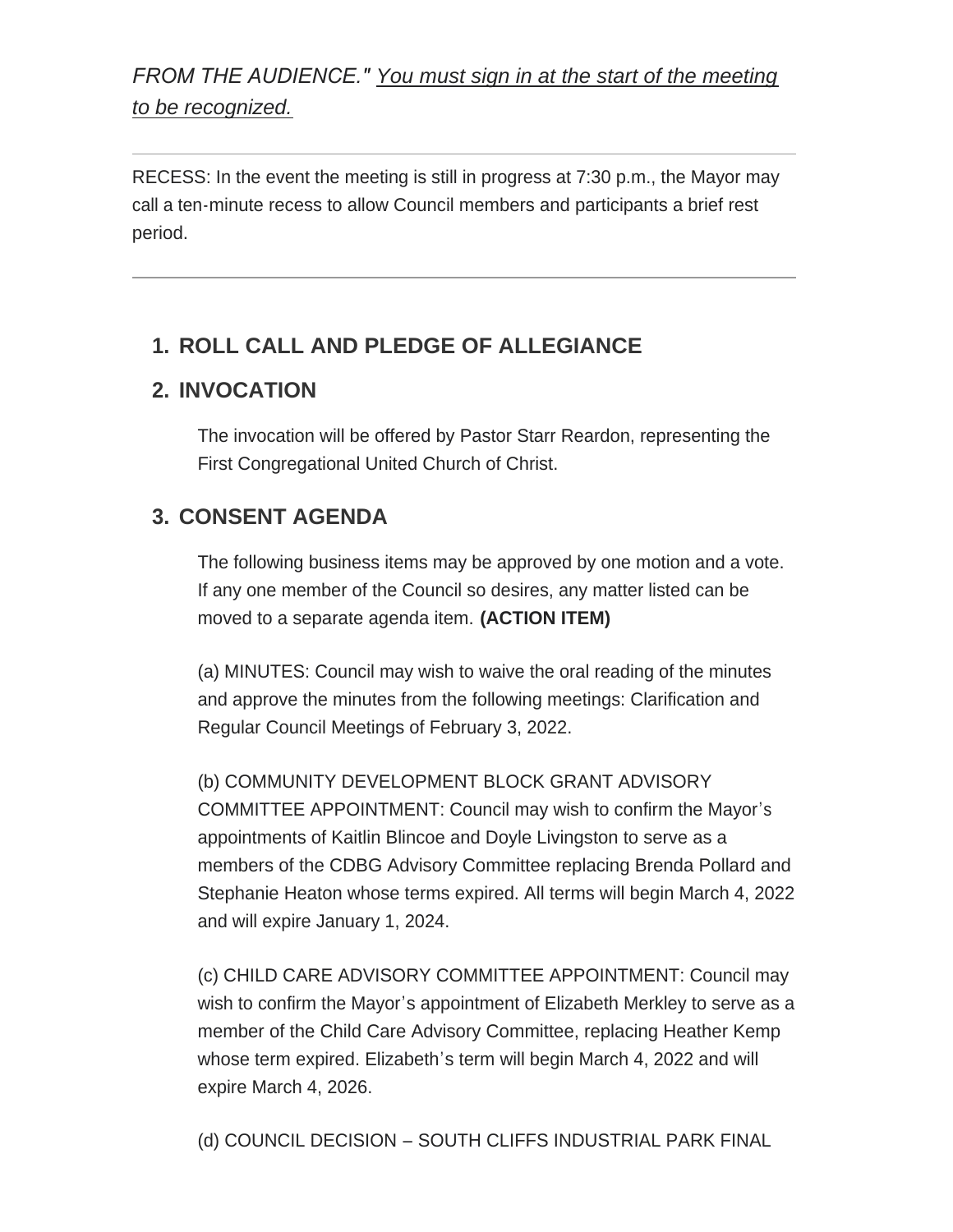PLAT: Council may wish to adopt its decision approving the final plat for South Cliffs Industrial Park, which divides approximately 11.53 acres of land into thirteen (13) lots. The property is located within a Light Industrial (LI) zoning district and will be accessed from an extension of Cliffs Drive.

(e) COUNCIL DECISION – PARKSIDE TOWNHOUSES DIVISION 2 FINAL PLAT APPROVAL: Council may wish to adopt its decision approving the final plat for Parkside Townhouses Division 2, which subdivides approximately 8.67 acres of land into fifty-seven (57) lots, fiftysix (56) townhome lots and one (1 )lot to be utilized for stormwater retention. The property is located within a Residential High Density (RH) zoning district and will be accessed from extensions of South 1st Avenue and Stansbury Street.

(f) COUNCIL DECISION – PORTNEUF GOLF ESTATES II SHORT PLAT APPROVAL: Council may wish to adopt its decision approving the short plat for Portneuf Golf Estates II, which subdivides approximately .66 acres of land located at the easternmost end of Wedge Way into one lot, subject to conditions.

(g) COUNCIL DECISION – RIVERSIDE HEIGHTS SHORT PLAT APPROVAL: Council may wish to adopt its decision approving the short plat for Riverside Heights, which subdivides approximately 2.65 acres of land west of Bannock Highway and south of Hawkweed Street into four lots, subject to conditions.

(h) COUNCIL DECISION – VACATION AND ABANDONMENT OF A SHARED ACCESS UTILITY EASEMENT: Council may wish to adopt its decision to vacate and abandon the public's interest in an existing shared access and utility easement crossing Lots 1 and 2, Block 1, 14th Hole Subdivision.

(i) COUNCIL DECISION – COMPREHENSIVE PLAN LAND USE MAP AMENDMENT OF APPROXIMATELY 66.04 ACRES OF LAND LOCATED EAST OF I-15 AND WEST OF THE PORTNEUF WELLNESS COMPLEX: Council may wish to adopt its decision to approve the request by the City of Pocatello to amend the Comprehensive Plan Map to designate approximately 12.03 acres of land as Employment and 54.01 acres to be designated as Mixed Use.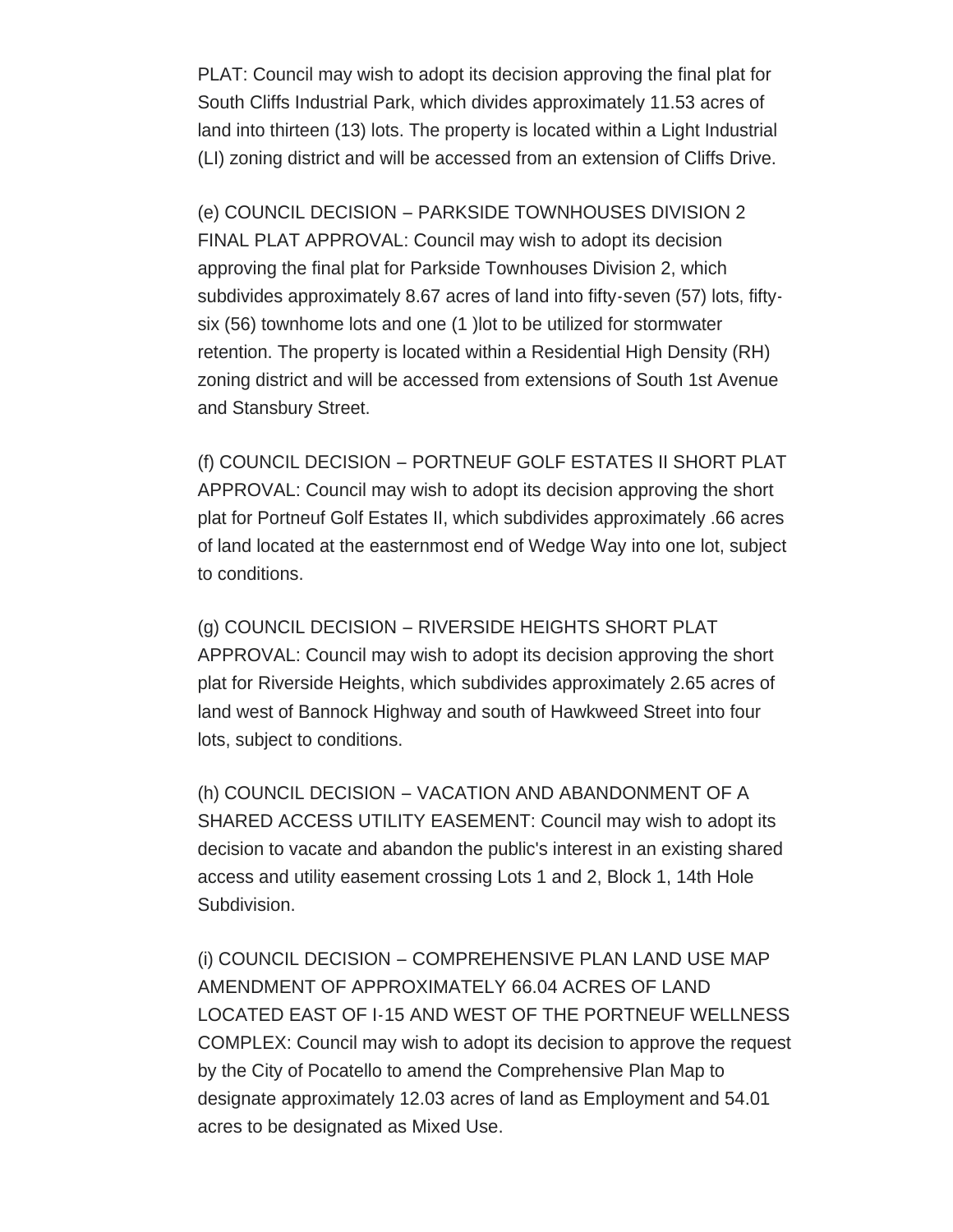(j) CHILD PASSENGER SAFETY ANNUAL GRANT REQUEST – POLICE DEPARTMENT: Council may wish to approve a request by the Police Department to apply for an Idaho Transportation Department (ITD) FY2022 Idaho Child Passenger Safety Grant in the amount of \$15,835.00 and if awarded, allow acceptance of the grant and authorize the Mayor's signature on any related documents, subject to Legal Department review.

(k) MATERIAL CLAIMS: Council may wish to consider Material Claims for the month of February 2022.

Documents:

#### **[AGENDA-ITEM-3.PDF](https://www.pocatello.us/AgendaCenter/ViewFile/Item/3243?fileID=10583)**

#### **PROCLAMATIONS 4.**

#### **CALENDAR REVIEW 5.**

Council may wish to take this opportunity to inform other Council members of upcoming meetings and events that should be called to their attention.

#### **PUBLIC HEARING – ANNEXATION OF 45.94 ACRES EAST 6. OF I-15**

This time has been set aside for the Council to hear comments from the public regarding a request by Brian Ball, representing McCormick Ranch, LLC. (mailing address: 547 Partridge Lane, Rexburg, ID 83440), to annex and zone 45.94 acres (more or less) of land located east of I-15, south of Venture Way, and west of the Portneuf Wellness Complex. The proposed zoning is Office Park (OP) and Residential-Commercial-Professional. Staff finds the proposal compliant with all applicable standards with conditions. **(ACTION ITEM)** (Quasi-Judicial Public Hearing)

Documents:

#### **[AGENDA-ITEM-6.PDF](https://www.pocatello.us/AgendaCenter/ViewFile/Item/3244?fileID=10584)**

## **PUBLIC HEARING – ANNEXATION OF 18.69 ACRES 7. NORTH OF VISTA DRIVE**

This time has been set aside to hear comments from the public concerning a request by Bill Isley (mailing address: 2227 East Center Street, Pocatello, ID 83201) to annex and zone 18.69 acres (more or less) of land located north of Vista Drive. The proposed zoning for the property is Residential Medium Density Single-Family with a concurrent Comprehensive Plan Land Use designation of Residential (R). Staff finds the proposal compliant with all applicable standards with conditions. **(ACTION ITEM)** (Quasi-Judicial Public Hearing)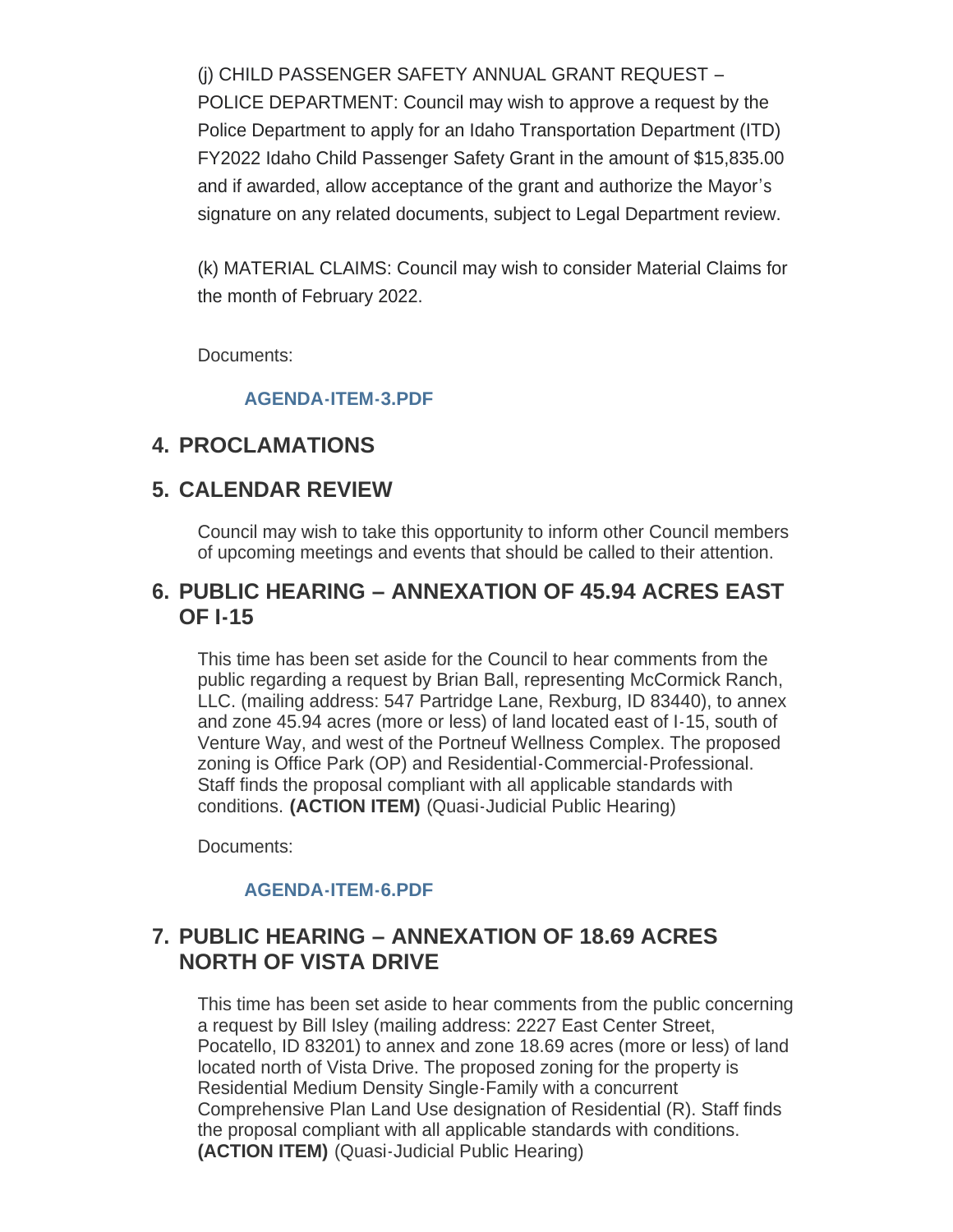Documents:

#### **[AGENDA-ITEM-7.PDF](https://www.pocatello.us/AgendaCenter/ViewFile/Item/3245?fileID=10585)**

## **PUBLIC HEARING – ZONE MAP AMENDMENT AT 600 8. JEFFERSON AVENUE**

This time has been set aside for the Council to hear comments from the public regarding a request by Dakota Worrell (mailing address: 1587 Surprise Valley, Pocatello, ID 83201) for a Zone Map Amendment to rezone approximately 3.05 acres of property from Residential Medium Density Single-Family (RMS) to Residential/Commercial/Professional (RCP). The subject property is located at 600 Jefferson Avenue. Staff finds the proposal compliant with all applicable standards. **(ACTION ITEM)** (Quasi-Judicial Public Hearing)

Documents:

#### **[AGENDA-ITEM-8.PDF](https://www.pocatello.us/AgendaCenter/ViewFile/Item/3246?fileID=10586)**

## **FINAL PLAT APPLICATION – TRAIL CREEK 9. TOWNHOUSES DIVISION 1 SUBDIVISION**

Council may wish to approve a final plat application submitted by McCormick Ranch, LLC., represented by Rocky Mountain Engineering and Surveying (mailing address: 600 East Oak Street, Pocatello, ID 83201), to 6.65 acres (more or less) into 64 lots. The proposed subdivision is located west of North Foothill Boulevard. and north of North Gathe Road extension. Staff finds the proposal compliant with all applicable standards with conditions. **(ACTION ITEM)**

Documents:

#### **[AGENDA-ITEM-9.PDF](https://www.pocatello.us/AgendaCenter/ViewFile/Item/3247?fileID=10587)**

## **REQUEST FOR DE-ANNEXATION – 2772 AMERICAN 10. ROAD**

Council may wish to approve a request for deannexation submitted by Tyson and Angela Spencer, represented by Rocky Mountain Engineering and Surveying, (mailing address: 600 East Oak Street, Pocatello, ID 83201). The subject property is located at 2772 American Road and is 37.83 acres (more or less). Staff finds the proposal compliant with all applicable standards with conditions. **(ACTION ITEM)**

Documents: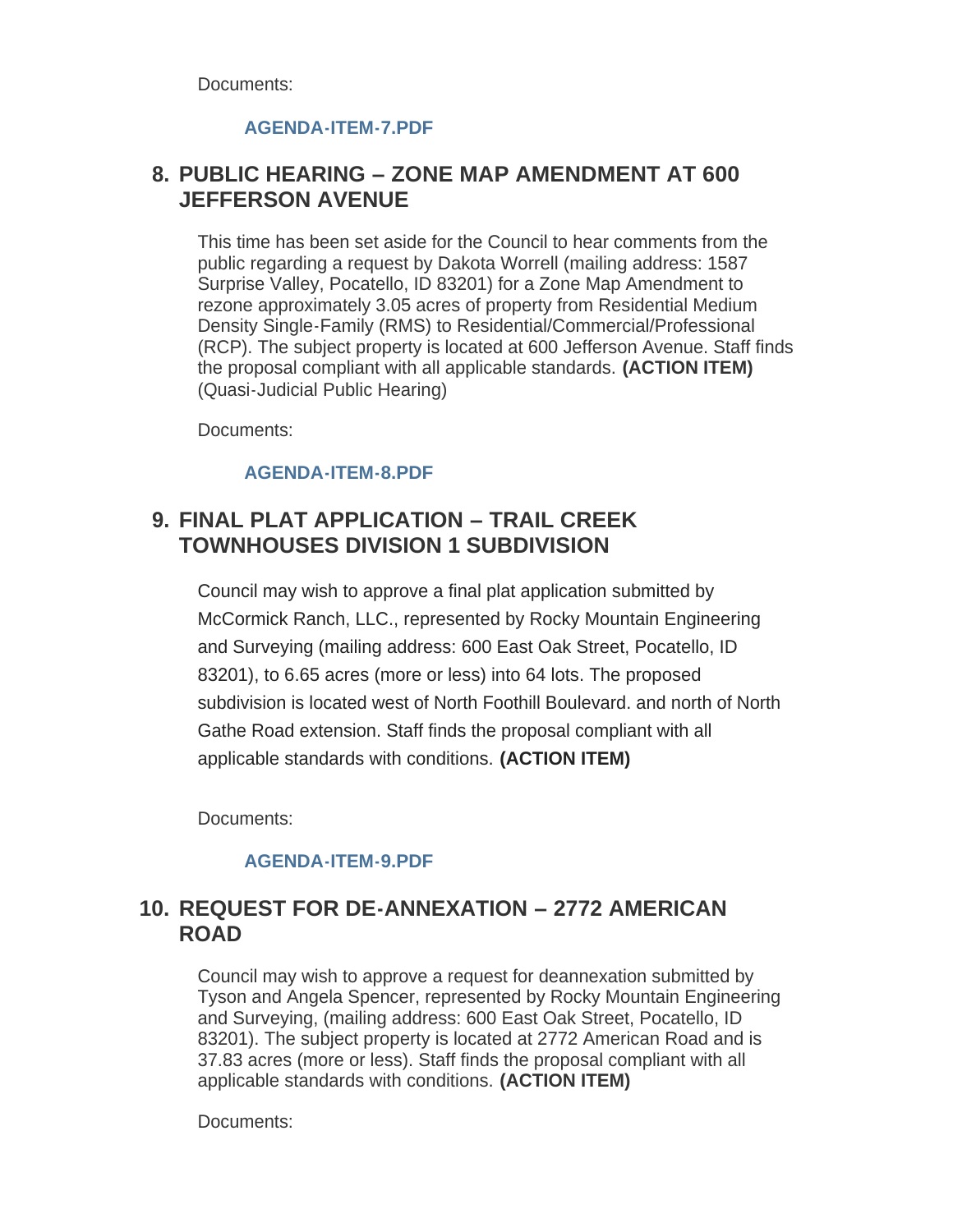## **MUNICIPAL CODE 13.16.085 B EXCEPTION REQUEST – 11. SPENCER PULLIAM**

Spencer Pulliam (mailing address: 1536 Chloe Lane Pocatello, Idaho 83201) requests an exception to City Municipal Code 13.16.085 to be allowed a private septic system on a parcel less than two and one-half (2 ½) acres located on Fore Road. **(ACTION ITEM)**

Documents:

#### **[AGENDA-ITEM-11.PDF](https://www.pocatello.us/AgendaCenter/ViewFile/Item/3249?fileID=10589)**

## **MEMORANDUM OF UNDERSTANDING (MOU) FOR 12. PROPOSED PUBLIC PARK – LEGACY PARK**

Ryan Satterfield of Satterfield Realty and Development, Inc. and City staff requests the authorization of the Mayor's signature of a Memorandum of Understanding (MOU) for the dedication and improvements to a proposed public park to be known as Legacy Park within the Crestview Estates Division 4 development. Staff recommends the execution of the Memorandum of Understanding between Satterfield Realty and Development, Inc. and the City of Pocatello, subject to Legal Department review. **(ACTION ITEM)**

Documents:

#### **[AGENDA-ITEM-12.PDF](https://www.pocatello.us/AgendaCenter/ViewFile/Item/3250?fileID=10590)**

## **ANNUAL TRADE AND PURCHASE OF HANDGUNS – 13. POLICE DEPARTMENT**

Council may wish to consider the Police Department's recommendation and accept a quote from Salt Lake Wholesale (Blue Label Glock Dealer for Law Enforcement) for the following firearms to be used by members of the Pocatello Police Department: **(ACTION ITEM)**

a) Trade-in 11 old Glock 21's, 1 old Glock 30, and 2 old Glock 17's firearms; and if approved

b) Purchase 16 new Glock 17 MOS handguns and 2 Glock 19 MOS handguns.

Staff can purchase the new Glock handguns at a discounted rate of \$274.88 per gun. Total purchase cost will be \$4,948.00. Funds are available in the Police Department's Fiscal Year 2022 budget.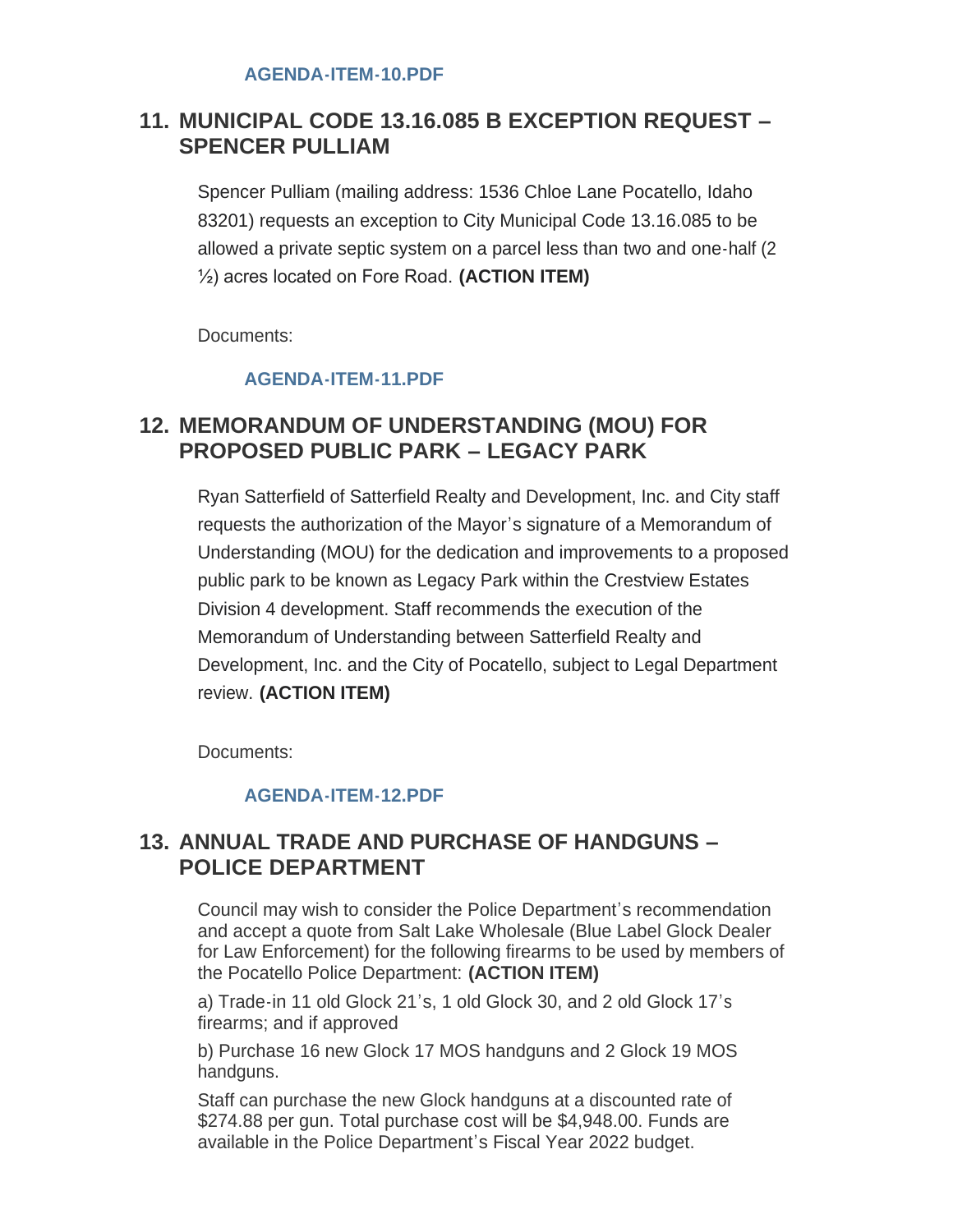Documents:

#### **[AGENDA-ITEM-13.PDF](https://www.pocatello.us/AgendaCenter/ViewFile/Item/3251?fileID=10591)**

## 14. SURPLUS AND SALE OF SEIZED ASSETS REQUEST – **POLICE DEPARTMENT**

Council may wish to accept the following requests from the Pocatello Police Department, subject to Legal Department Review: **(ACTION ITEM)**

a) Declare three (3) vehicles as surplus which were seized during ongoing investigations. The vehicles have been adjudicated and awarded to the Police Department by the Bannock County Prosecutor's Office in accordance with Asset Forfeiture Laws;

b) Declare one (1) vehicle as surplus that was purchased with narcotics funds and has been in use by the narcotics unit for several years; and

c) Authorize the sale of the vehicles through auction and authorize the Mayor's signature on all pertinent documents.

Documents:

#### **[AGENDA-ITEM-14.PDF](https://www.pocatello.us/AgendaCenter/ViewFile/Item/3252?fileID=10592)**

## **FISCAL YEAR 2022 PROGRAM OF PROJECTS – TRANSIT 15.**

Council may wish to approve the 2022 Operating and Capital Program of Projects for Transit's Urban and Rural services and authorize the Mayor and City Attorney to PIN the Grant Certifications (5307) and authorize the Public Transit Director to make necessary amendments and modifications related to the grants as required, subject to Legal Department review for the following: **(ACTION ITEM)**

a) Federal Transit Administration Urban Grant (5307) in the amount of \$1,204,232.00 for Fiscal Year 2022 with a local share of \$687,382.00; Local Share is available in the Fiscal Year 2022 Public Transit budget; and

b) Federal Transit Administration Rural Idaho Transportation Department Grant (5311), in the amount of \$737,014.00 and \$320,405.00 for Fiscal Year 2022. No City funds are used for the Rural Program.

Documents:

#### **[AGENDA-ITEM-15.PDF](https://www.pocatello.us/AgendaCenter/ViewFile/Item/3253?fileID=10593)**

## **PUBLIC TRANSIT INTELLIGENT TRANSPORTATION 16. SYSTEMS (ITS) AGREEMENT AND AWARD**

Council may wish to authorize the execution of an Intelligent Transportation Systems (ITS) agreement and Notice of Award between the City and Trapeze Software Group, Inc. dba TripSpark and authorize the Mayor to sign, subject to Legal Department review, all pertinent documents. This is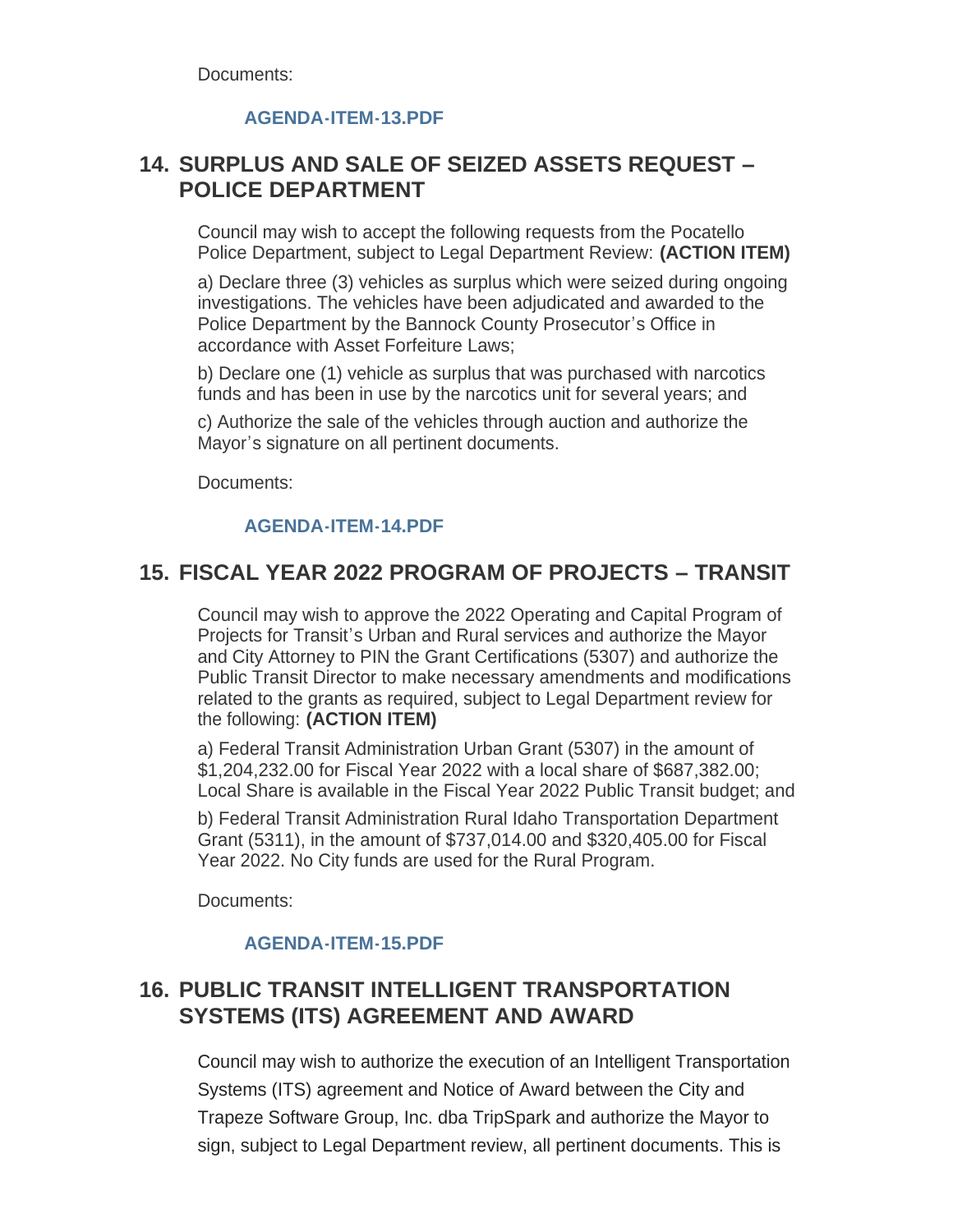a one-time project in the amount of \$442,707.00 with an annual software maintenance fee of \$40,678.00 starting in Fiscal Year 2023. The one-time project amount is provided by a 100% federally funded CARES Act grant and does not require a local match. **(ACTION ITEM)**

Documents:

#### **[AGENDA-ITEM-16.PDF](https://www.pocatello.us/AgendaCenter/ViewFile/Item/3254?fileID=10594)**

## **17. ITEMS FROM THE AUDIENCE**

This time has been set aside to hear items from the audience not listed on the agenda. Items which appeared somewhere else on the agenda will not be heard at this time. The Council is not allowed to take any official action at this meeting on matters brought forward under this agenda item. Items may be referred to the appropriate staff or scheduled on a subsequent agenda. You must sign in at the start of the meeting in order to be recognized. (Note: Total time allotted for this item is fifteen (15) minutes, with a maximum of three (3) minutes per speaker.)

## **ADJOURN 18.**

#### **PUBLIC HEARING PROCEDURE**

- 1. Explanation of hearing procedures by Mayor or staff.
	- Ten (10) minute time limit on applicant presentation.
	- $\blacksquare$  Three (3) minute time limit on public testimony.
	- **Names and addresses are required from those** presenting/testifying.
	- Questions/comments should be addressed to the Mayor and Council.
	- Council members must make their decision regarding the application on facts already in the record and information presented at the public hearing. Conflicts of interest, site visits and ex-parte contacts by Council members will be acknowledged.